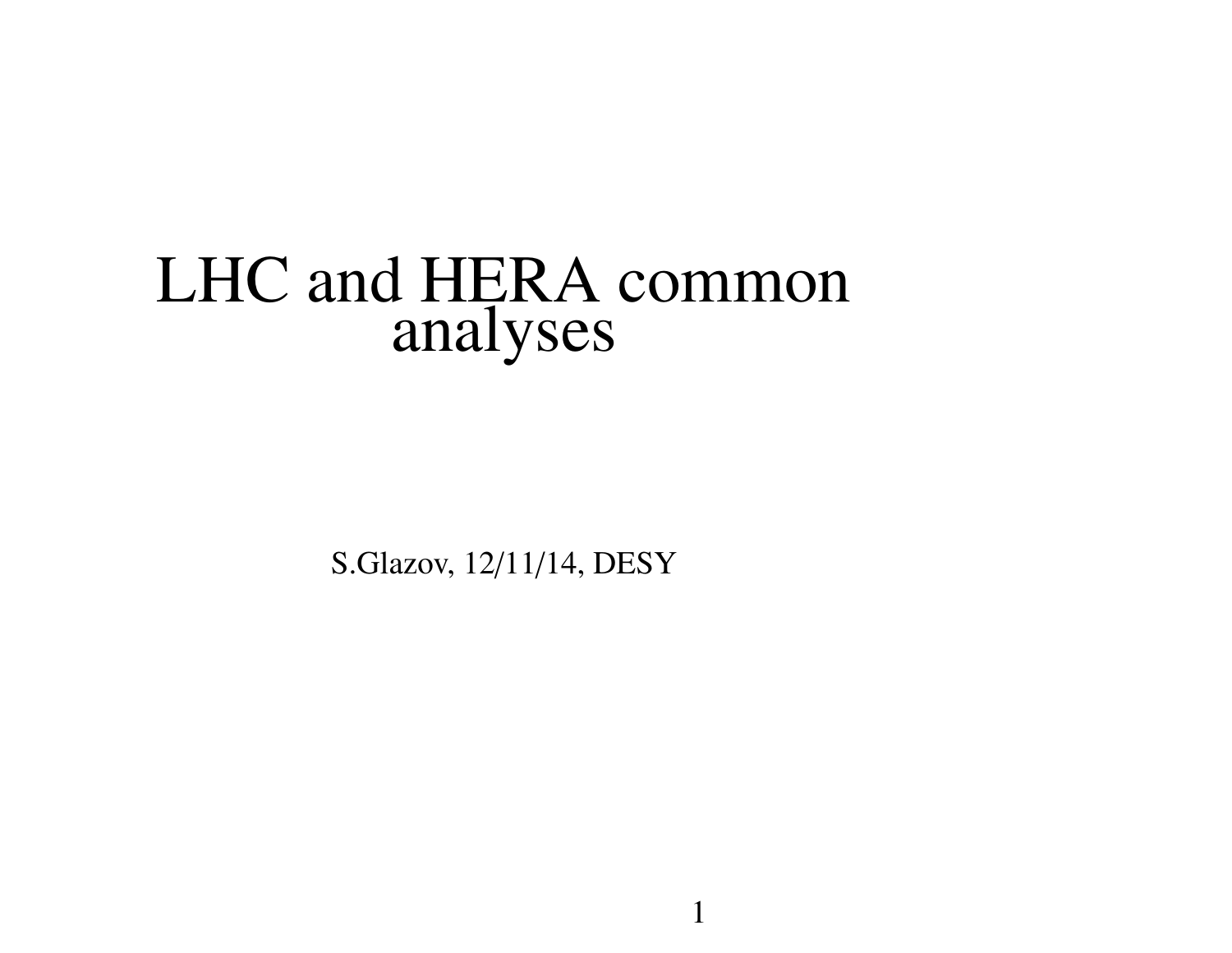# Kinematic coverage of *ep* and *pp* colliders



- HERA-LHC workshop: HERA is essential for physics at the LHC
- $\bullet$ First LHC results: LHC can complement HERA measurements
- Future: Common HERA+LHC measurements (?)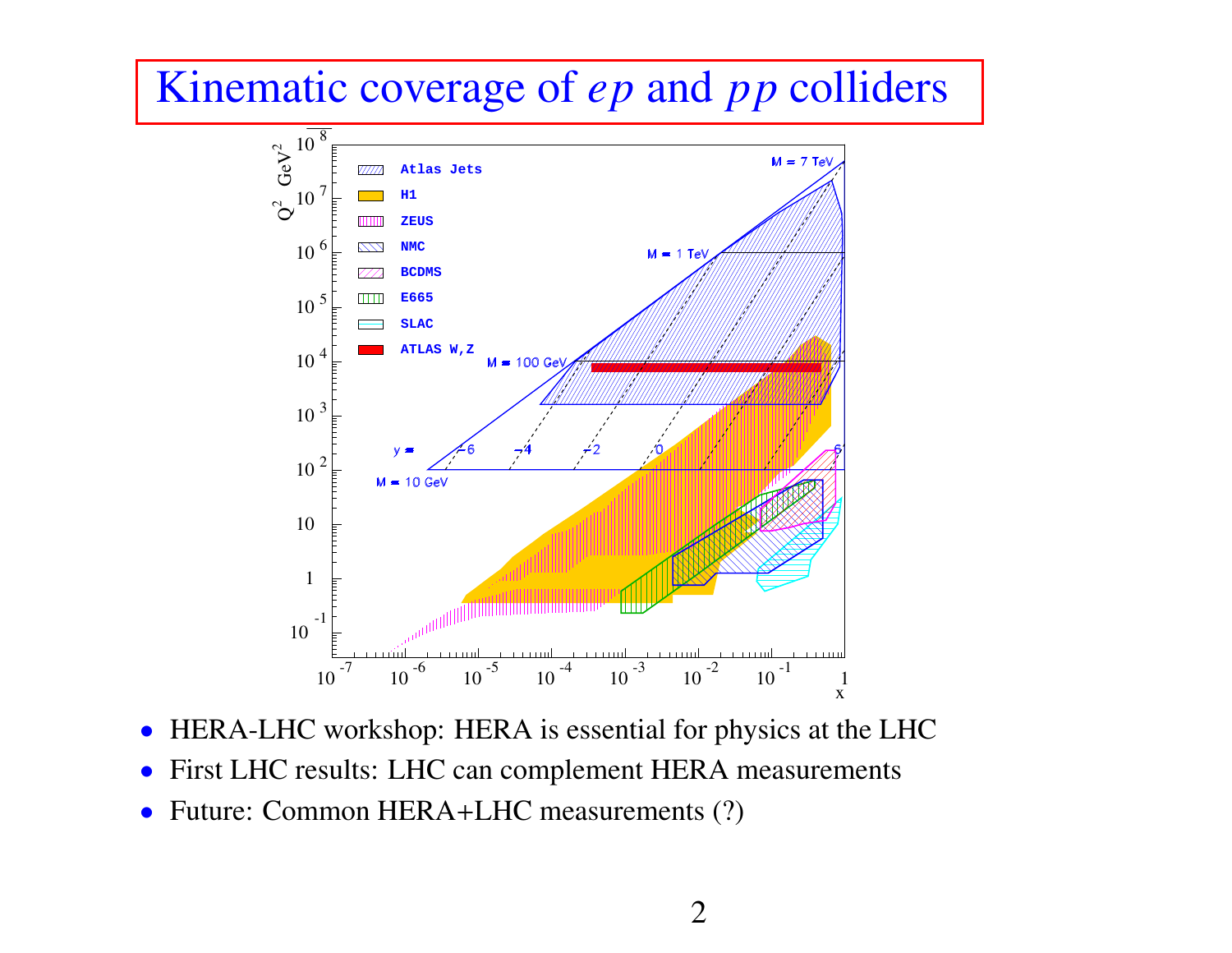

- Virtuality of the exchange  $\gamma^*/Z$  and invariant mass of the lepton pair provide the hard scale to study QCD/EWK <sup>e</sup>ffects.
- Large samples of DY events at the *<sup>W</sup>*, *<sup>Z</sup>* pole already collected at LHC run-I, several analyses of QCD-properties of events. A fewtheory developments how to study them better.
- DIS and DY have very different structure of MPI, UE comparison of the two can help to disentangle different <sup>e</sup>ffects.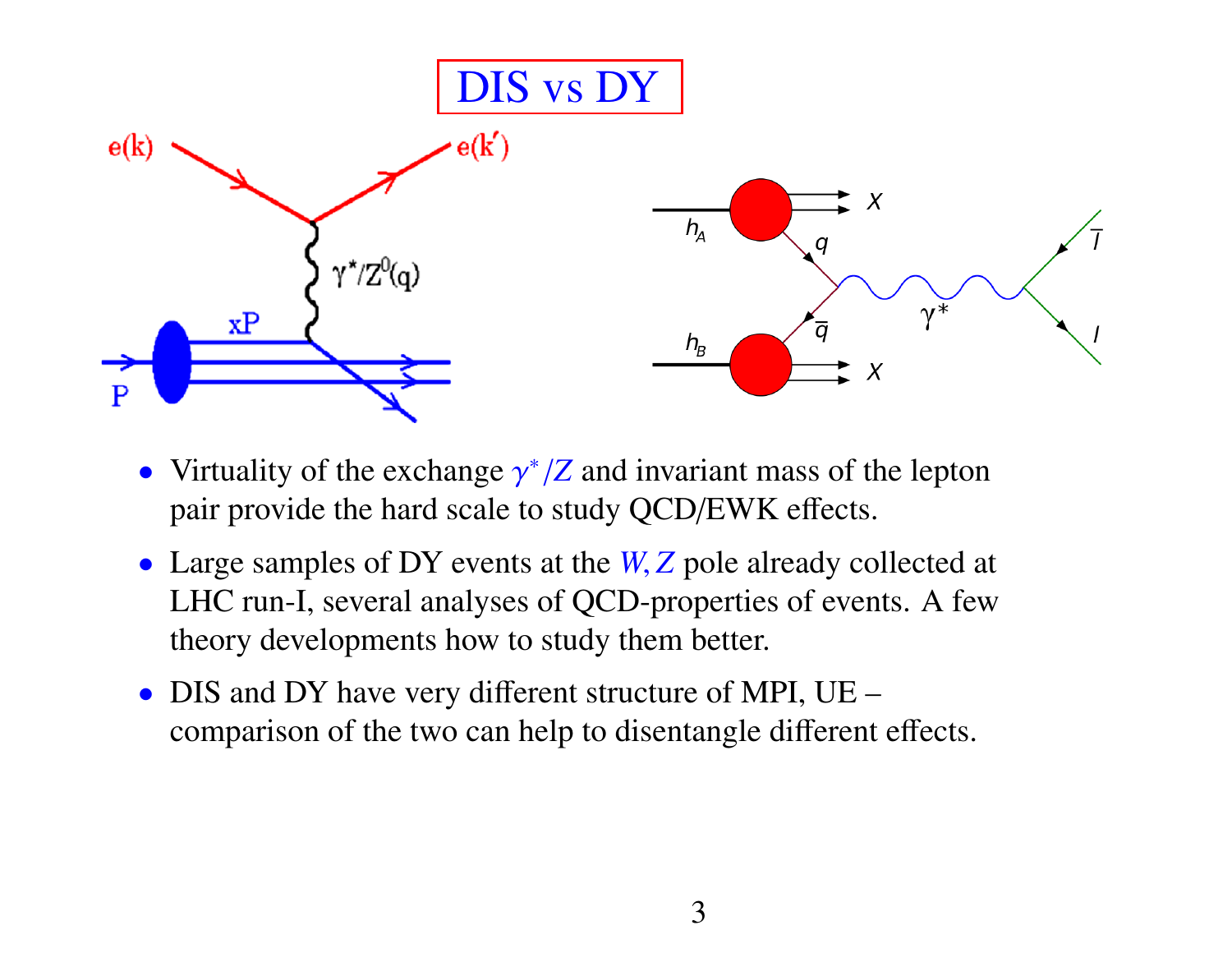#### Cross-section predictions at the LHC: Higgs

- Uncertainties for the dominant gg→*H* process are mostly from gluon densityand  $\alpha_S$ . VBF process given at LO by *qq* → *Hqq* has smaller uncertainties.
- Overall  $\sim 10\%$  agreement for the same  $\alpha_S$ . Somewhat larger uncertainty for HERAPDF since no jet data areincluded.





G. Watt, http://mstwpdf.hepforge.org/pdf4lhc/ringberg

P. Bolzoni, *et. al.* Phys. Rev. D 85, 035002 (2012), Anastasiou, *et. al.* arXiv:1202.3638.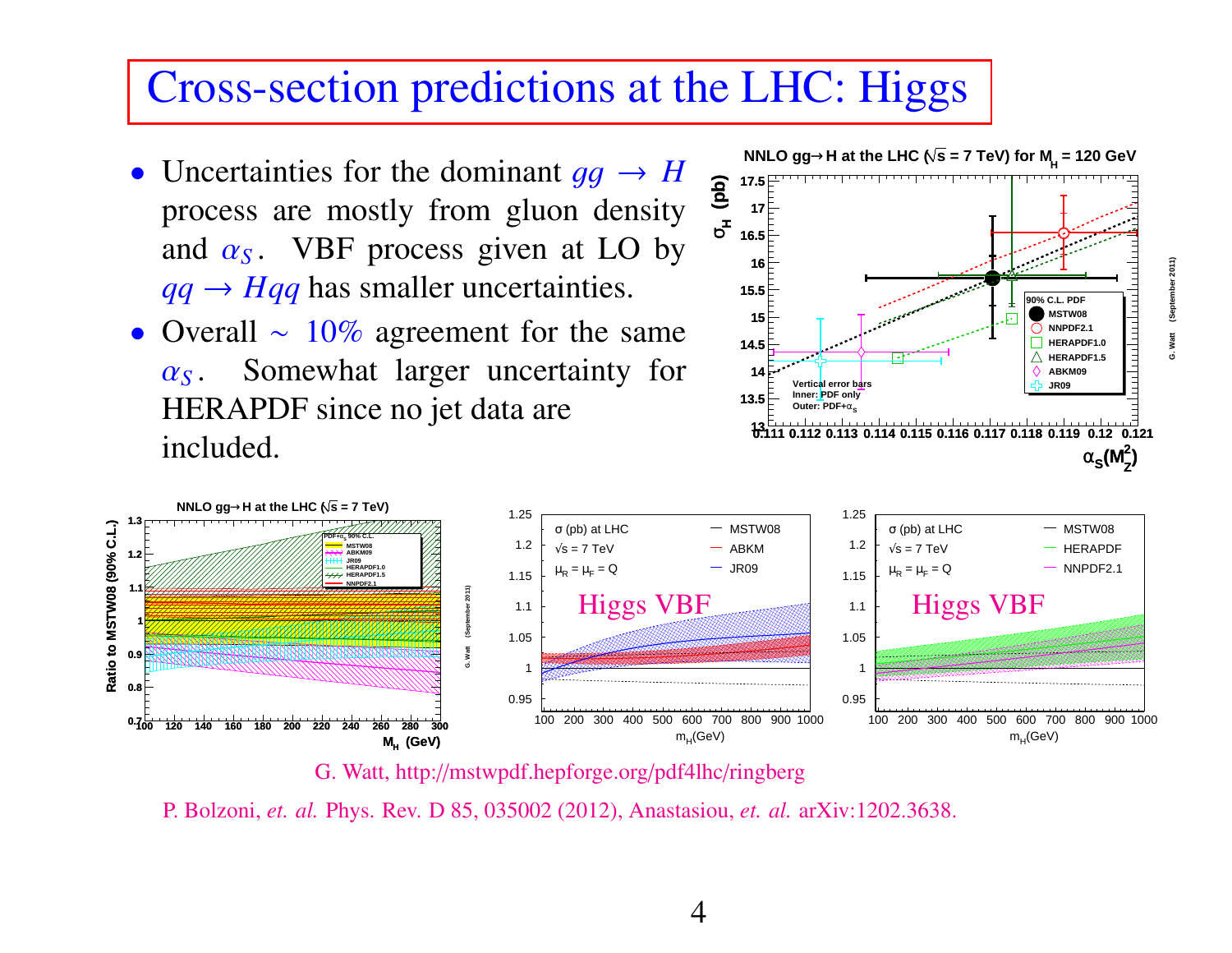#### Sensitivity of LHC predictions to the charm



Large ∼ 7% spread of the<br>total argas sostion readio total cross section prediction for  $m_c^{\text{model}}$  scan between  $1.2-1.8$  GeV and also for a fixed  $m_c^{\text{model}}$  when consid ering different models. However, the spread is re-

duced when predictions areevaluated at the  $m_c^{\text{model}}(opt)$ values.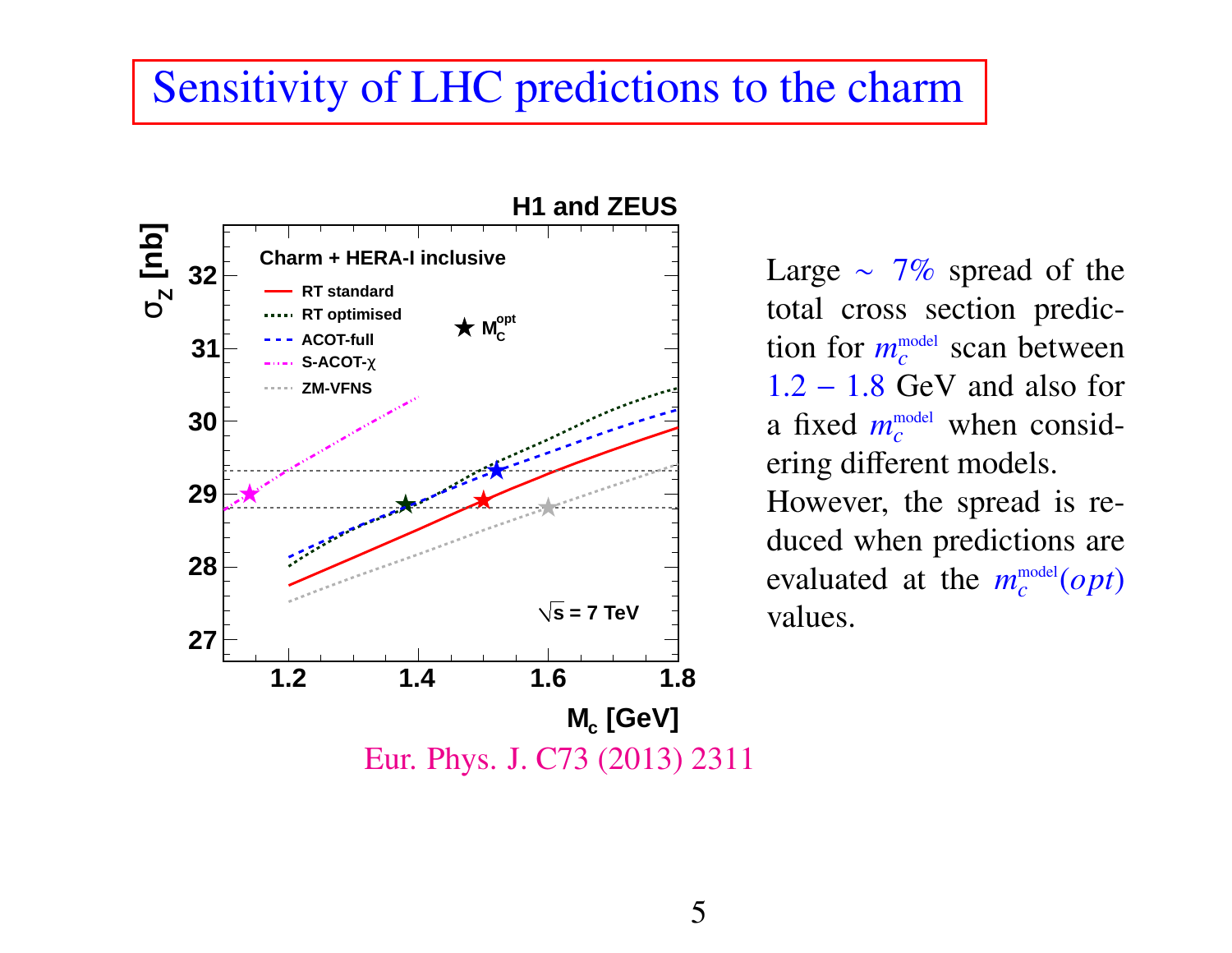#### *W*-mass measurement at the LHC and charm



- Most sensitive determination of  $M_W$  at the LHC uses the lepton  $p_T^{\ell}$ .  $p_T^{\ell}$ is sensitive to  $p_T^W$  modeling, which is different for *cs* vs *uv* production.
- Dedicated PDF set, produced using HERAFitter and HERAPDF1.0 data with charm-mass (PDF members 27-28) and strange-fraction variations (29-30), <sup>a</sup>ffecting *cs* fraction, have large impact on the uncertainty. Impact of *<sup>m</sup><sup>C</sup>* variation would be larger without HERA results.

ATL-PHYS-PUB-2014-15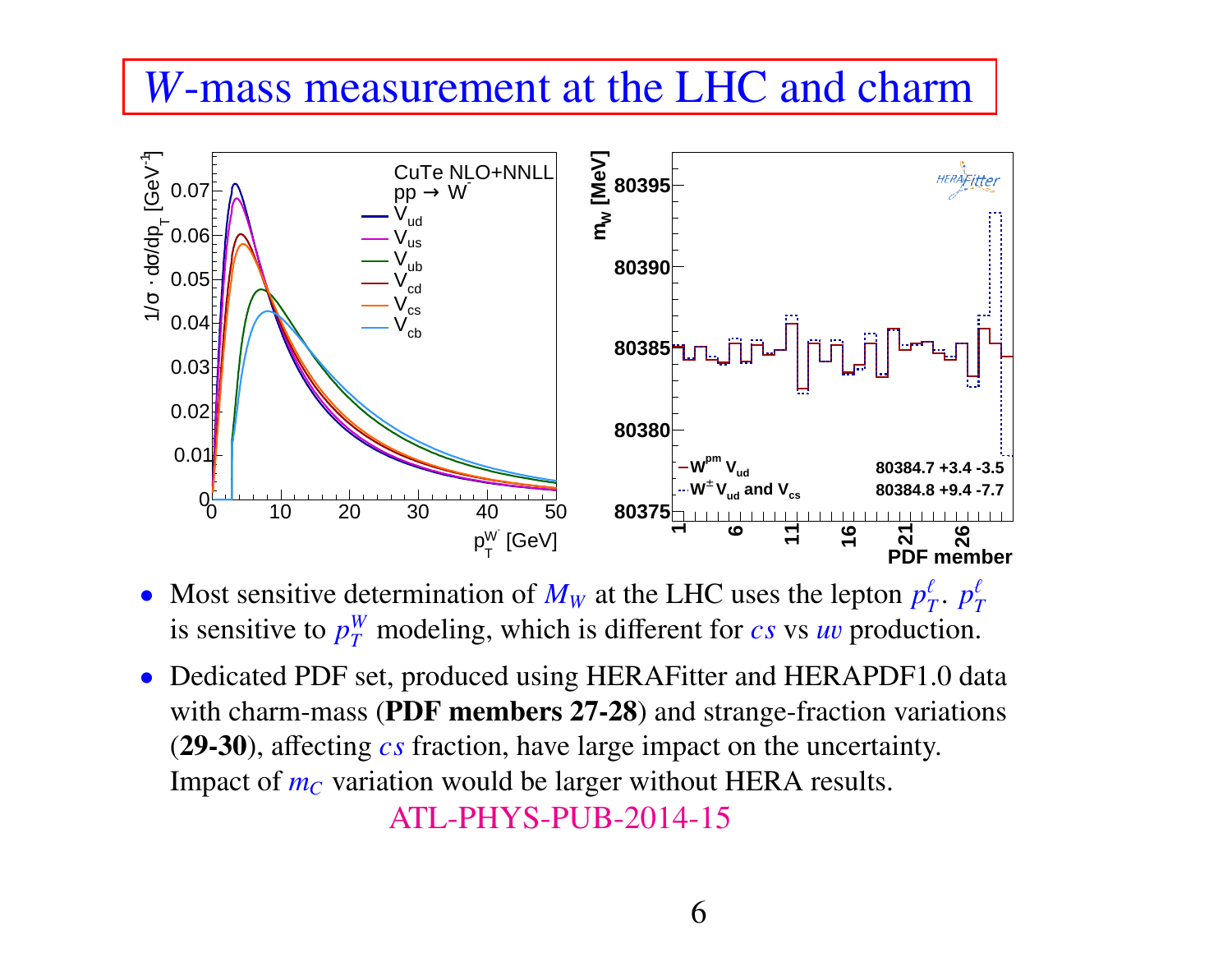# Determination of the strange-sea density



Perform two NNLO fits to HERA<sup>+</sup>ATLAS data: with fixedstrangeness fraction  $r_s = 0.5(s + \bar{s})/\bar{d}$ ,  $r_s = 0.5$  and free strange density parametrized as

$$
x\overline{s}(x) = A_s x^{B_{\overline{d}}}(1-x)^{C_s}
$$

For  $x = 0.023$  and  $Q^2$  of ATLAS data sensitivity extrapolated to low*Q*2 $^{2}$  = 1.9 GeV<sup>2</sup>, corresponding to the maximum

$$
r_s = 1.00 \pm 0.20
$$
exp $\pm 0.07$ mod $^{+0.10}_{-0.15}$ par $^{+0.06}_{-0.07}$ α<sub>S</sub> $\pm 0.08$ th.

consistent with sea quark flavour democracy at low*x*.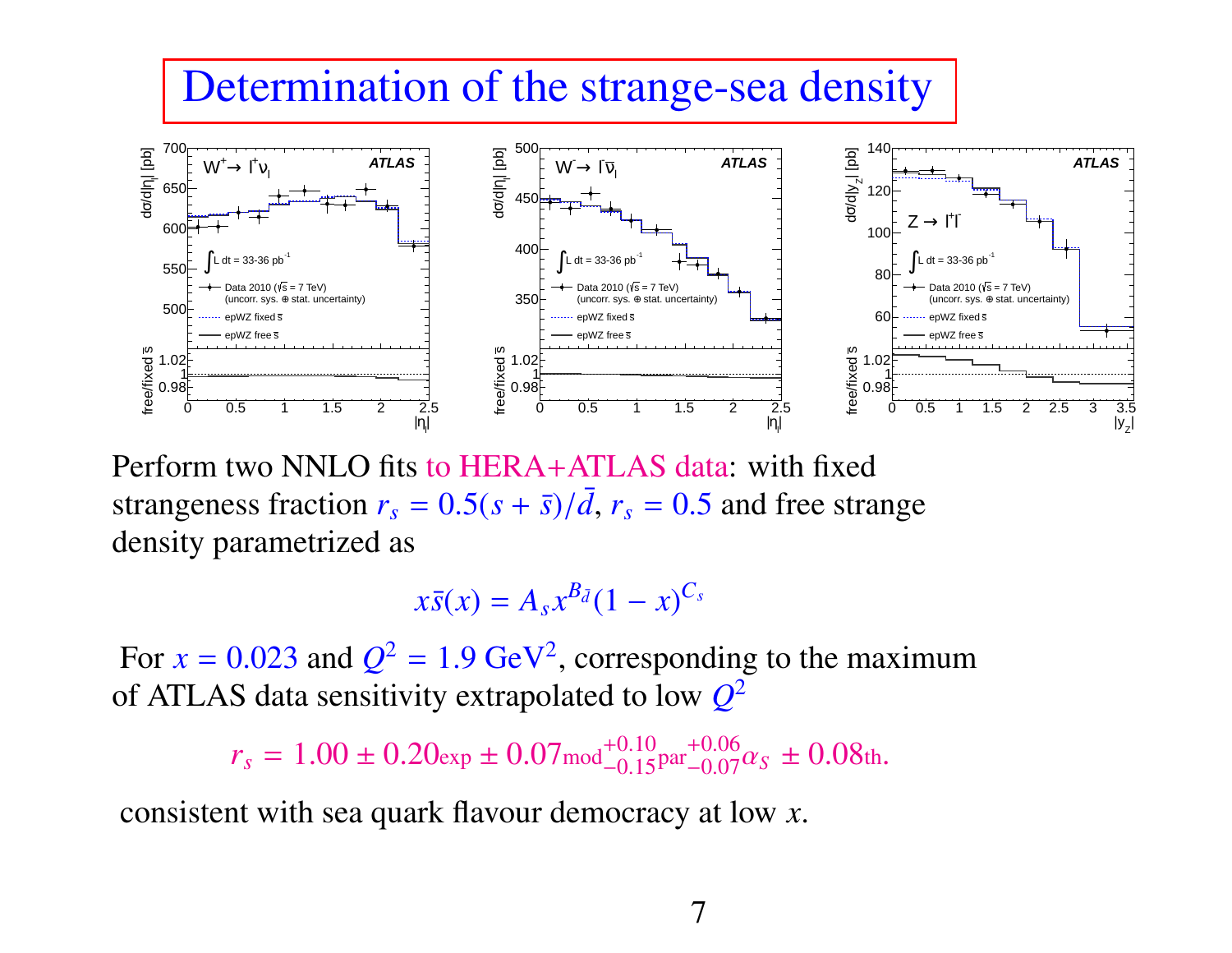# Strange-sea PDF comparison



- CMS performs QCD analysis using HERA and CMS*W*asymmetry and  $W + c$  data, reports  $\bar{s}/(\bar{u} + \bar{d})$ .
- ATLAS profiles HERAPDF1.5 which separates  $\frac{\bar{s}}{d}$  ratio as an uncertainty sources. The *x*-independent result  $\bar{s}/\bar{d} = 0.96_{-0.30}^{+0.26}$  consistent with no suppression. 0.26 $^{+0.26}_{-0.30}$  is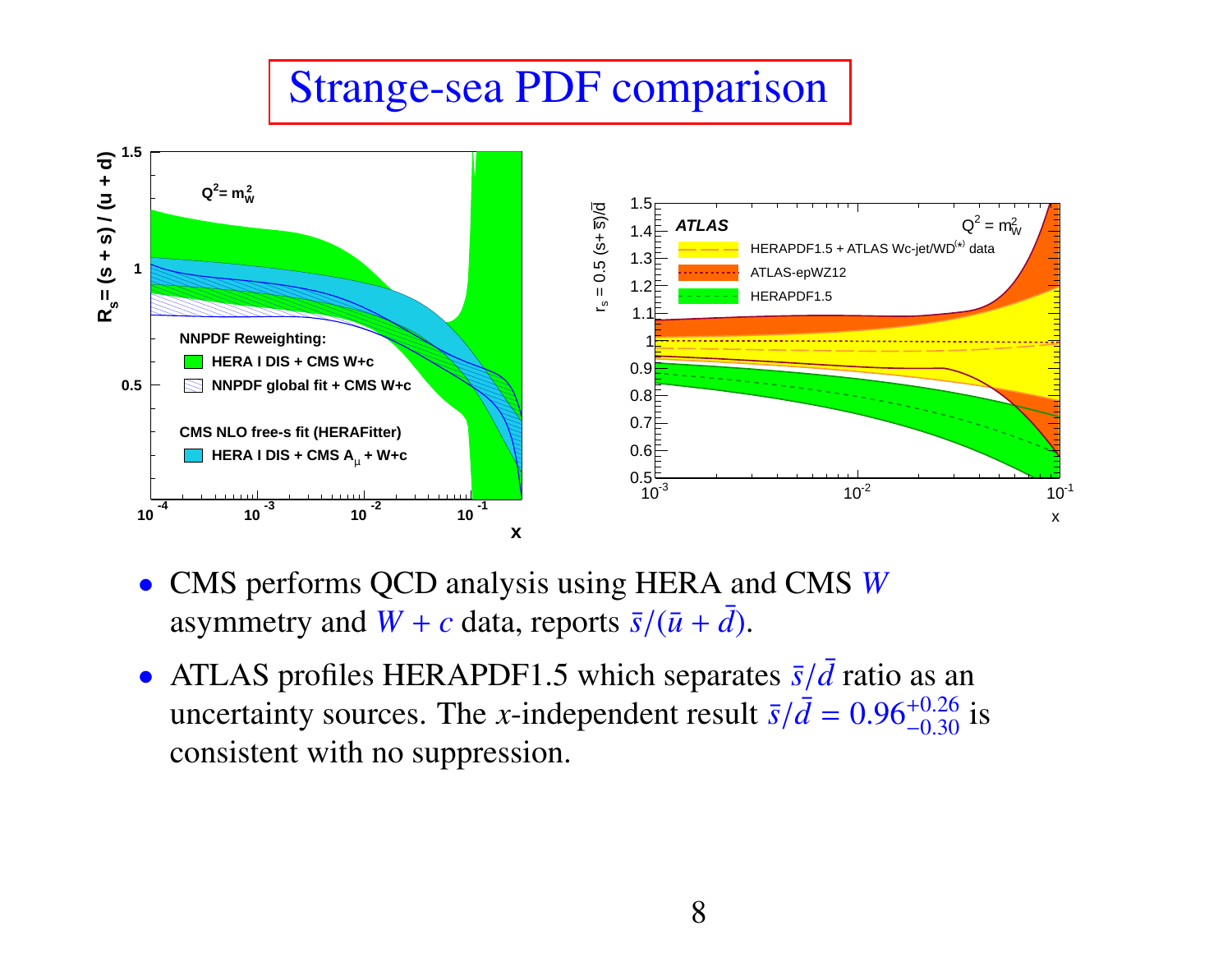#### CMS muon asymmetry measurement



- CMS performs muon charge asymmetry measurement for *W*± decays. MSTW08 PDF is disfavoured, NNPDF2.3 which includes $^{\pm}$   $\rightarrow$   $\mu^{\pm}$  $\mathbf{v}$ ATLAS*W*, *Z* data, describes data well.
- QCD analysis of the HERA<sup>+</sup>CMS asymmetry data illustrates reductionof the  $d_v$  uncertainty in the range where data contributes. arXiv:1312.6283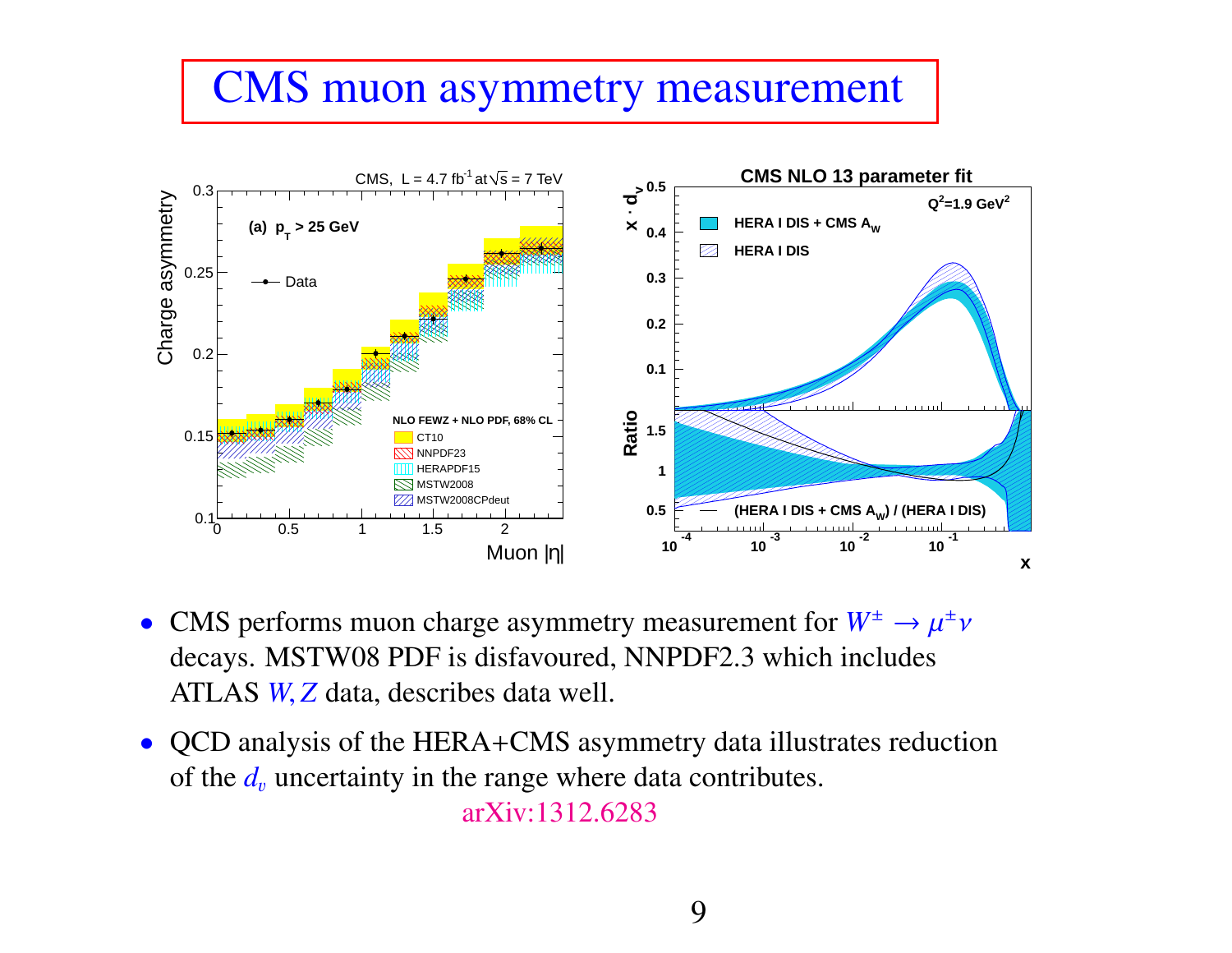## HERA data in future LHC analyses

- HERA data are essential for PDF determination at the LHC. HERA-II inclusive cross-section data, jets and heavy flavourresults will be used in future LHC fits.
- <sup>A</sup> few more results are expected from run-I LHC data, many more expected from 13 TeV data. Shift to lower*x* for the EWKscale data (from ∼ 0.01 to ∼ 0.005) will highlight importance of the low*x* HERA data.
- Analysis of the LHC data may potentially reveal tensions wit hHERA, which may need exper<sup>t</sup> input from HERA analysers. Some "tensions" may be resolved by future theorydevelopments, which are to be included in the common analyses.
- Expected results from these analyses: improved flavour decomposition at low*<sup>x</sup>*, valence-sea separation at low*x*, improved gluon density at medium-high*<sup>x</sup>*, improved PDFs athigh*<sup>x</sup>*, accurate determination of EWK parameters.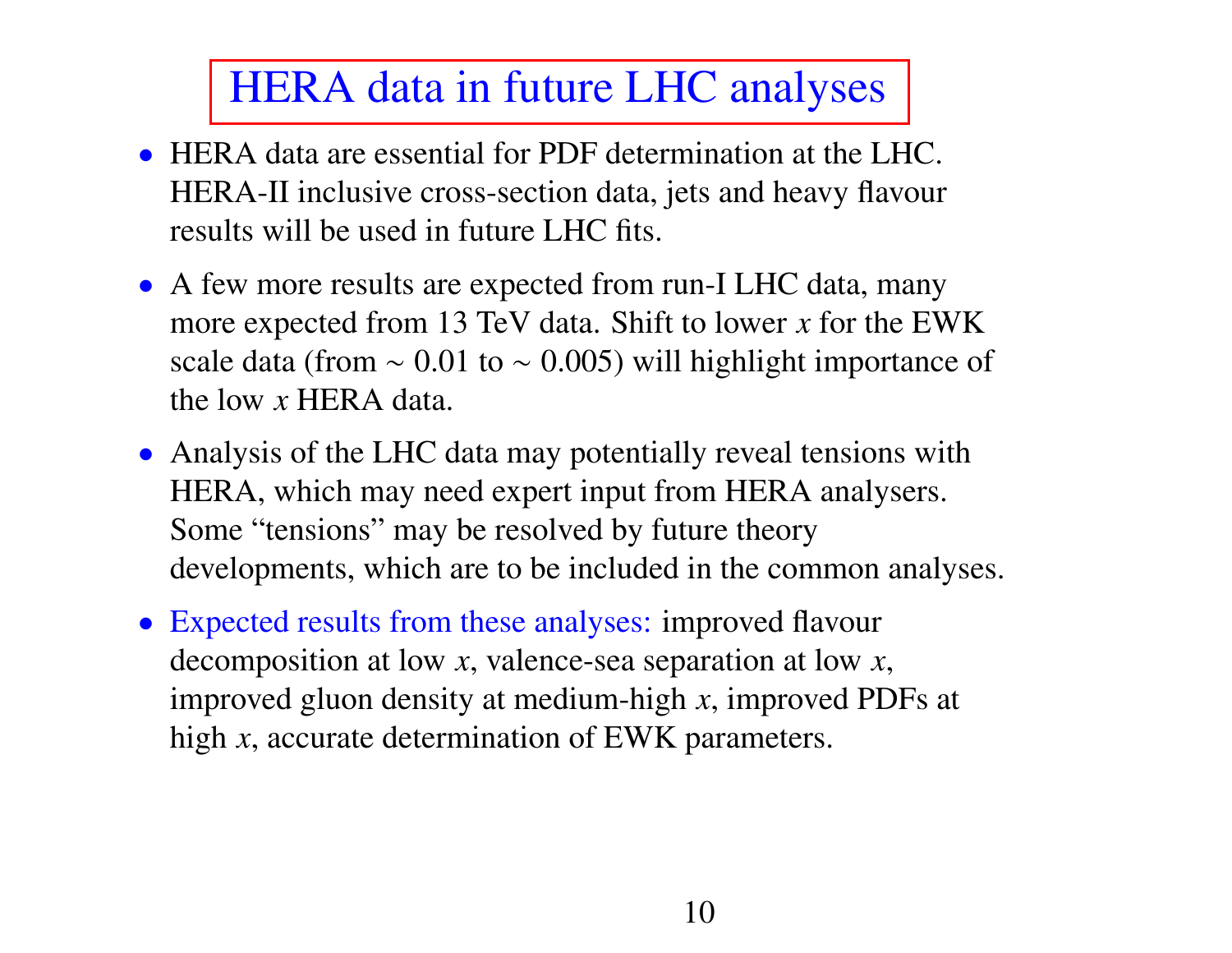# PDF sensitivity of the jet data



- CMS performed NLO QCD analysis of the inclusive jet <sup>p</sup>lus HERAdata, finds that data prefers harder gluon, reduces uncertainty at high*x*.
- $\bullet$  ATLAS compare<sup>d</sup> dijet data to NLO QCD<sup>+</sup>EWK predictions based on various PDFs, using frequentist approach. Good agreemen<sup>t</sup> with CT10, MSTW08 and NNPDF2.3 while ABM11 is disfavored.

CMS-PAS-SMP-12-028, arXiv:1312.3524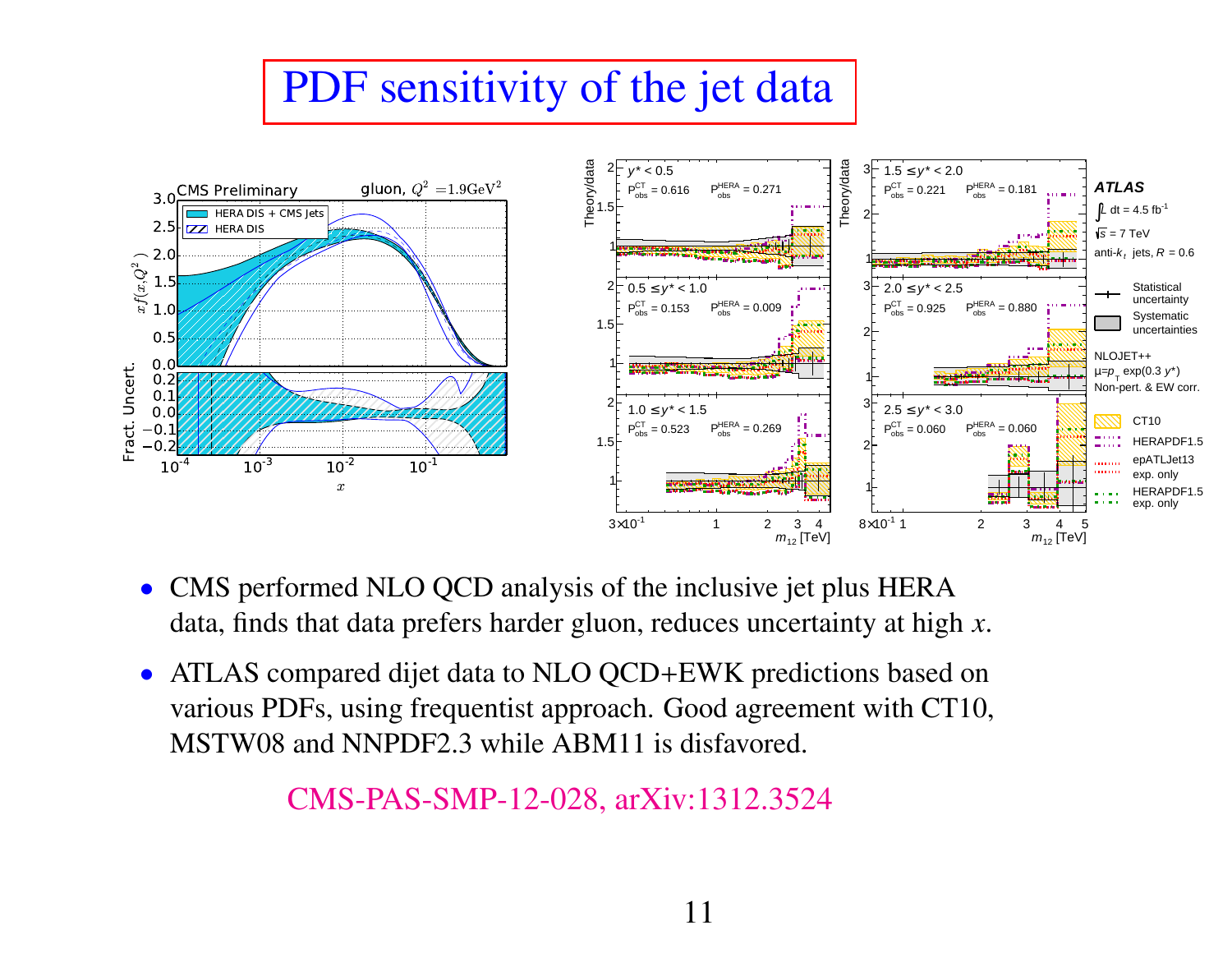

- HERA data can be used to determine *u* and *d*-type quarkcouplings in <sup>a</sup> QCD-EWK fit
- Large samples of *Z* samples collected at the LHC.
- • Consistent treatment of EWK <sup>e</sup> ffects: common fit to HERA andLHC data.

PLB632 (2006).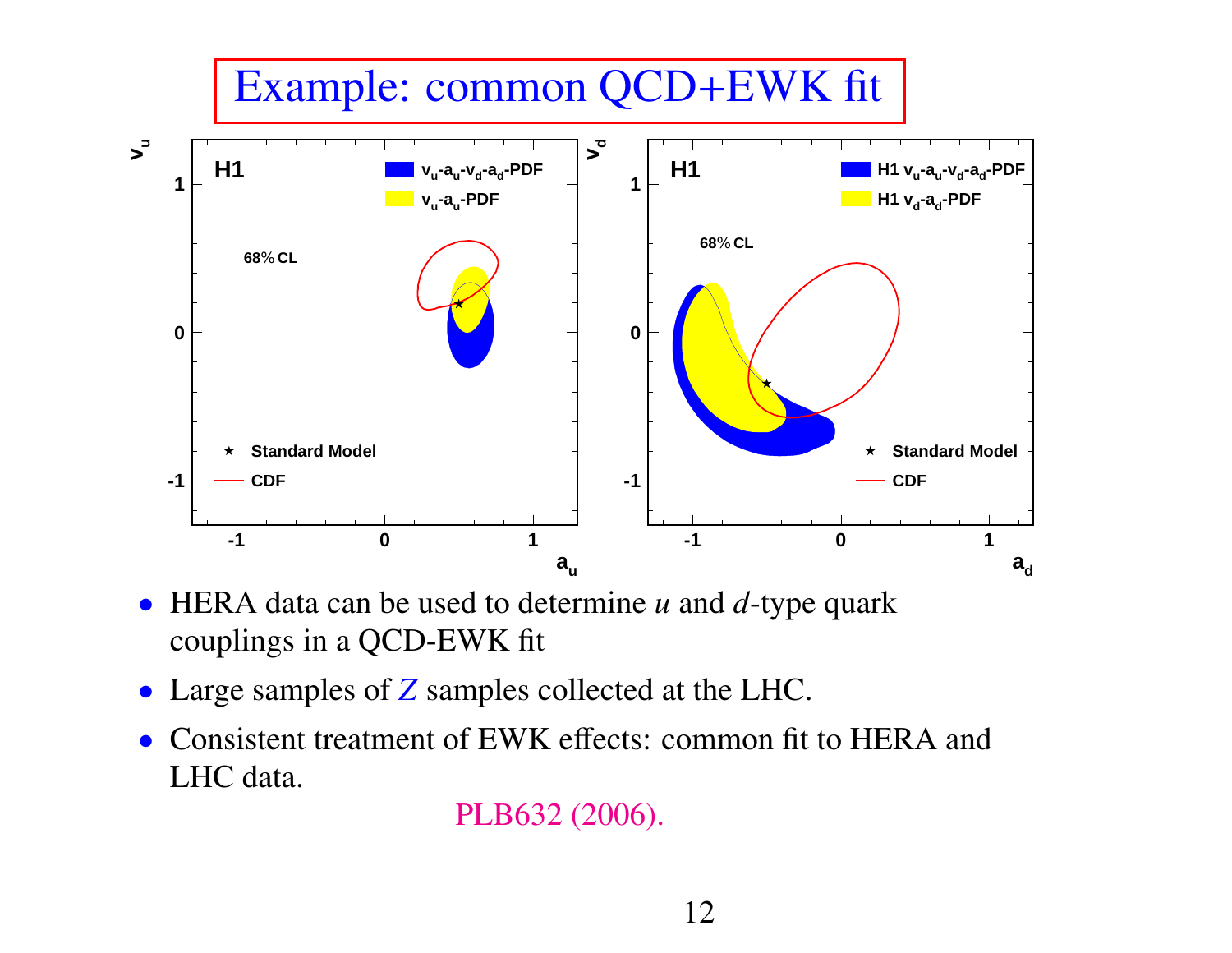# Recent QCD developments for  $LHC \rightarrow HERA$



- Many recent developments in QCD area, related in particular to HFS, (fat)jets.
- E.g. jet charge seems to be an interesting way to distinguish*u* and*d*-quark jets. Can this method be applied to HERA data toconstrain*d*/*u* quar<sup>k</sup> density ?

ATLAS-CONF-2013-086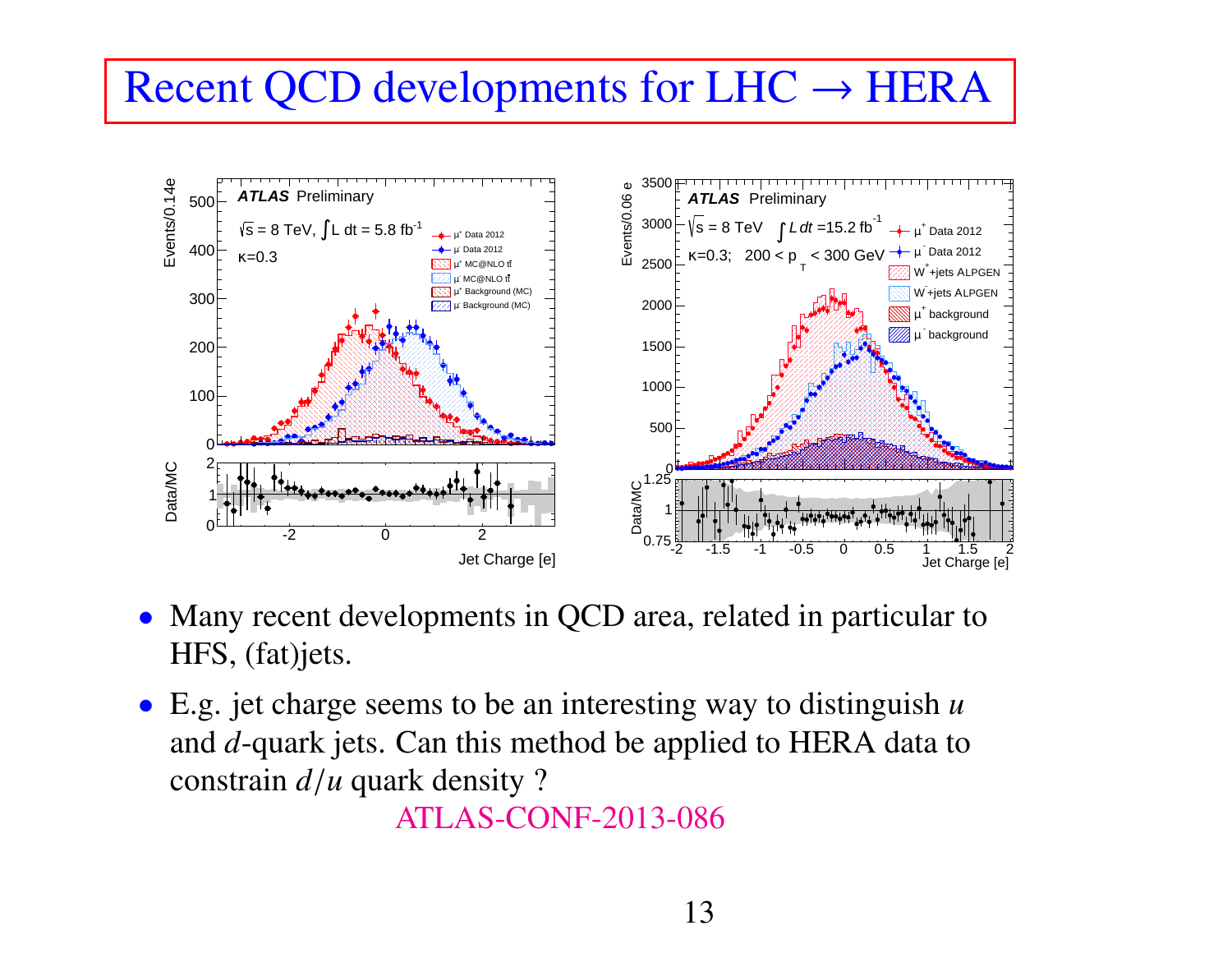## Example: separation of MPI, UE and hard radiation <sup>e</sup>ffects



- New idea to separate MPI/UE and hard radiation <sup>e</sup> ffects using jetmass for*Z*<sup>+</sup>jet and*H*<sup>+</sup>jet events
- Study first momentum of  $m<sub>J</sub>$  as a function of jet radius: different components have different dependence.
- DIS jets would help <sup>a</sup> lot for the separation.

#### arXiv 1405.6722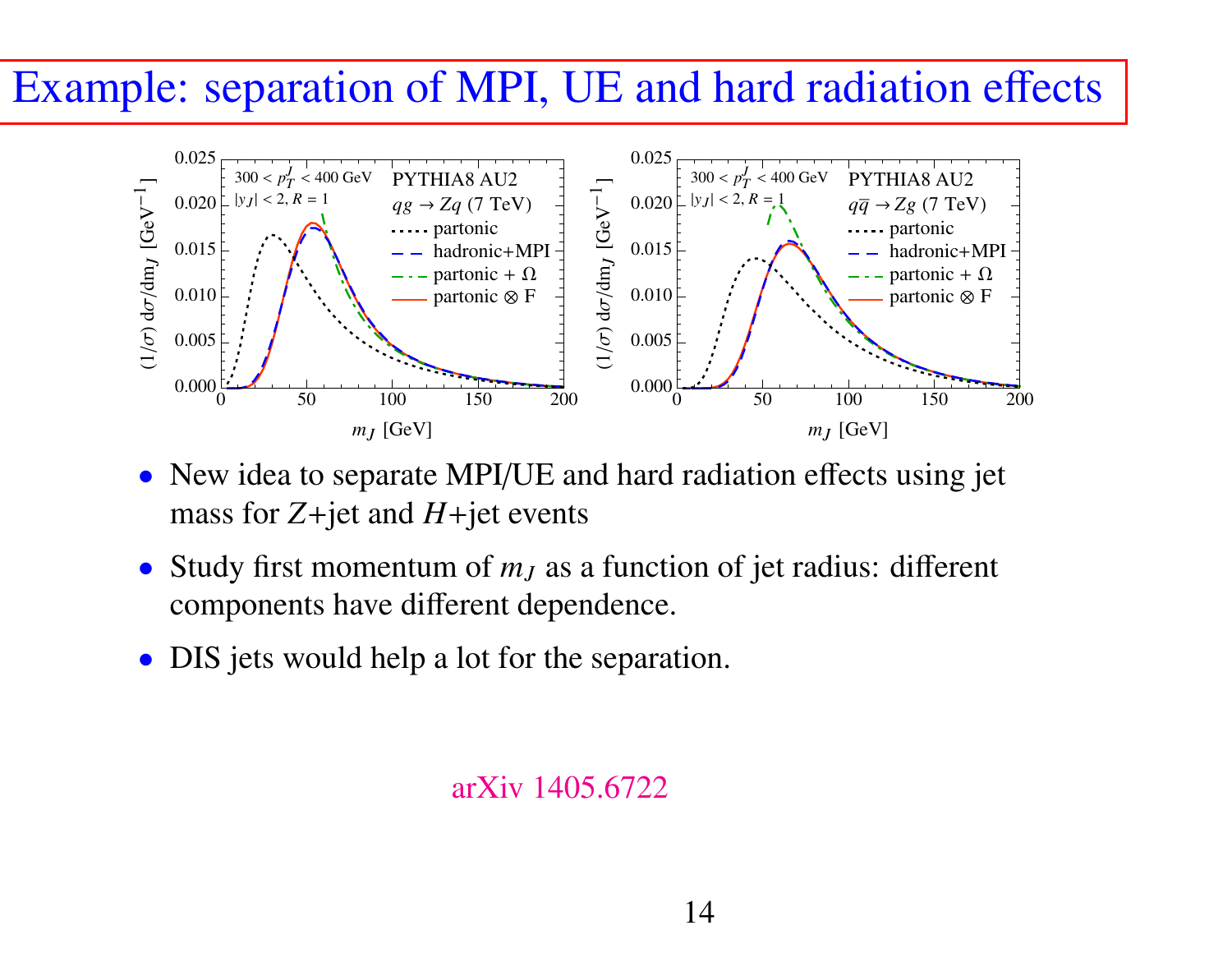# Possible models of common HERA-LHC analyses

- Published HERA data included in PDF fits:
	- papers by the LHC collaborations, HERAFitter developers, PDF groups, ...
	- – Essential: detailed correlation model on HepData/HERAFitter, as for combined inclusive paper.
- HERA data used for MC tunes:
	- – Papers and pub-notes by the LHC collaborations, MCauthors, ....
	- –Essential: Rivet analysis.
	- Some MC developers are willing to include unpublished data (from PhD theses).
- Genuine new analyses of the HERA data (e.g. jet mass of anti-Kt *R*=1.5 jets)
	- Analysis performed within HERA collaborations.
	- –Open access to the HERA data.
	- Essential: exper<sup>t</sup> knowledge of the HERA analyses, tools to perform calibration, determine systematic uncertainties.